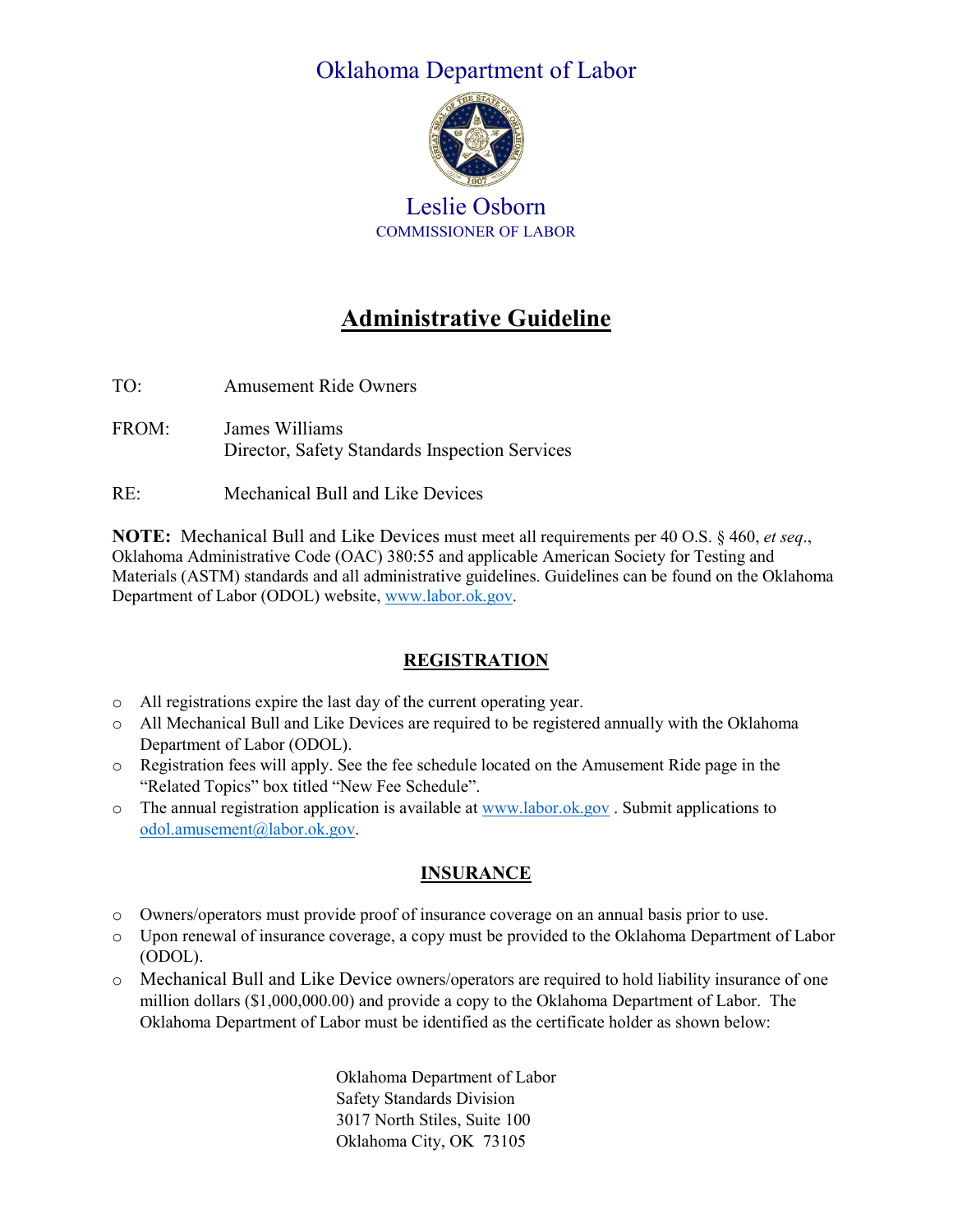### **INSPECTION**

- o All inspections expire the last day of the current operating year.
- o All Mechanical Bull and Like Devises are required to be inspected once annually by the Oklahoma Department of Labor prior to operating in the new year.
- o Owners/operators are required to request inspection of current inventory and newly acquired Mechanical Bulls and Like Devises that are added to current inventory prior to being placed into service.
- o New companies as well as those under new ownership or management whose inventory has not been inspected by the Oklahoma Department of Labor will be required to register and schedule an inspection prior to any device being put into operation.
- o Inspections are scheduled to be conducted during regular business hours (M-F, 8-5) by submitting the annual application. Requests are to be submitted a minimum of 72 hours (3 business days) prior to inspection in order to guarantee inspector availability. The annual application is available at [www.labor.ok.gov.](http://www.labor.ok.gov/) Submit applications to:

Oklahoma Department of Labor Safety Standards Division 3017 North Stiles, Suite 100 Oklahoma City, OK 73105 [odol.amusement@labor.ok.gov](mailto:odol.amusement@labor.ok.gov)

- o Inspection fees will apply. See the fee schedule located on the Amusement Ride page in the "Related Topics" box titled "New Fee Schedule".
- o Mechanical Bulls must meet all the requirements of the 40 O.S. § 460, et seq. and OAC 380:55 and applicable ASTM standards.
- o Spot checks may be conducted by the Oklahoma Department of Labor throughout the season without notice and at no cost to the owner.

#### **ACCIDENT/INCIDENT**

- o Accidents/Incidents that involve a fatality, loss of limb or an injury requiring medical treatment more than "on-site" will require the ride to be shut down and the accident/incident reported to the Oklahoma Department of Labor (ODOL) immediately by calling:
	- $(405)$  521-6100 or  $(405)$  521-6604 during business hours  $(M-F/8-5)$
	- (405) 343-9815 after business hours and weekends/holidays.
- o The ride is not to be moved except for the safety of patrons/public.
- o An accident/incident involving a mechanical failure will require the ride to be closed and not reopened until approved by the Oklahoma Department of Labor (ODOL).
	- An Amusement Ride Accident/Incident Report must be completed and submitted to the Oklahoma Department of Labor. The form is available at [www.labor.ok.gov](http://www.labor.ok.gov/)
- o Injuries requiring "on-site" first aid medical treatment only, are to be documented. Documentation shall be available for review during Oklahoma Department of Labor (ODOL) annual inspections.